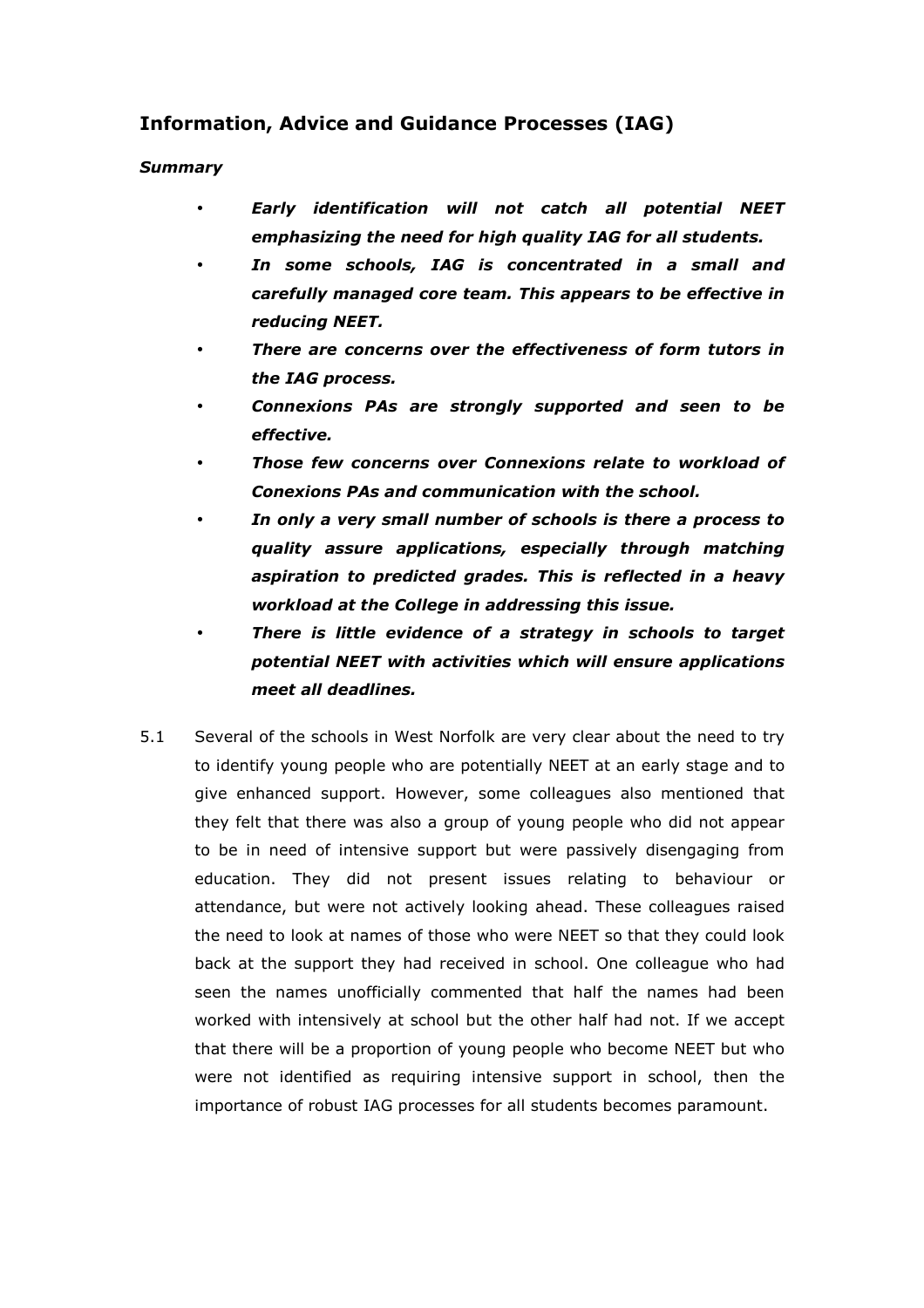- 5.2 The DCSF Strategy emphasises the need for an excellent universal offer of support for all young people (DCSF, 2008a: 6). This "universal offer" is access to high quality, comprehensive and impartial information, advice and guidance to help young people make informed choices about their future. Tunnard  $et$  al. (2008: 25) claim that nationally, inadequate knowledge about available options beyond school leaving age is one reason for some young people becoming NEET. Given also the increasing options with the development of Diplomas, the need for the highest quality IAG has never been greater. It is therefore seen as an important strand of this research to look at the nature of the general IAG provision in Norfolk schools and to hear students' responses to this provision as part of a full strategy to reduce NEET.
- 5.3 There is a wide variation in the organization of IAG in West Norfolk. Schools were asked how students first of all receive information about the possible routes they could follow in Year 12 and which providers were available. Responses included use of assemblies, PSHE teaching, form tutors, lessons taught by a careers teacher, information evenings for students and parents, extracurricular activities, collapsed timetable days, Connexions interviews, careers convention at Lynnsport, IMPACT Theatre, RealGame and the interactive software package KUDOS. These were discussed at length with careers coordinators.
- 5.4 Several coordinators raised concerns about the role of tutors. A common concern raised was that of tutor commitment to involvement in IAG resulting in a highly variable experience for young people related to tutor commitment. One careers coordinator was deeply concerned about a lack of wider knowledge from tutors who had become teachers by following one particular pathway. Most had followed an A level route and had limited knowledge of NVQ/BTEC/Apprenticeships. "They can talk the language of A Level but never talk in terms of Levels 1, 2 and 3". In some schools, structured guidance was given to tutors, in another packs were prepared for tutors but they were given autonomy to use them as they wished. One coordinator raised concerns about quality assurance in a system of vertical tutoring where Years 10 and 11 would be shared between a far greater number of tutors. Nowhere was there any comment volunteered about how the work of tutors in their delivery of IAG was monitored and evaluated.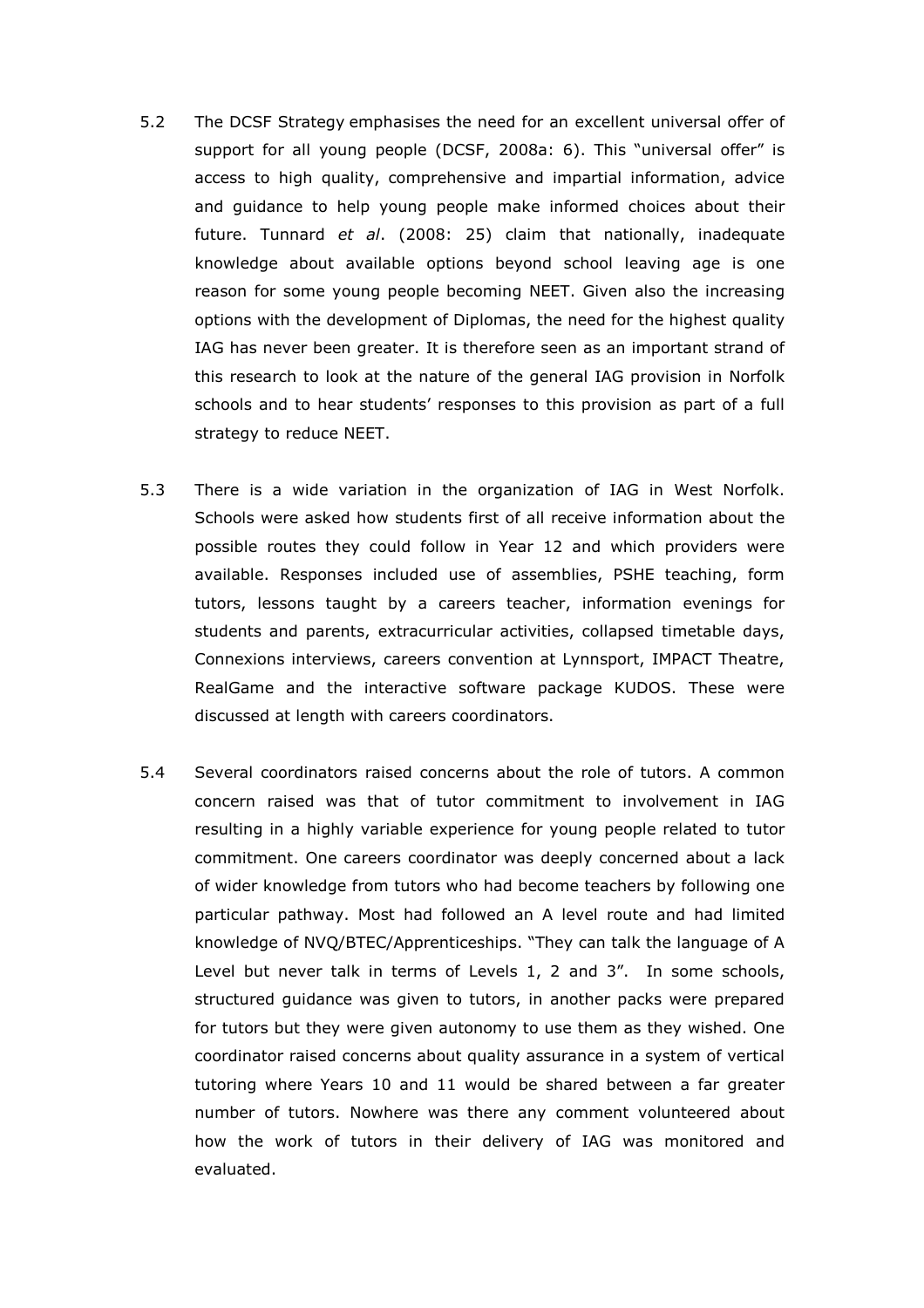- 5.5 Similarly, concerns were raised especially by students about the teaching of elements of careers in PSHE/Citizenship courses. In some schools, coordinators felt comfortable where there was a small core team of committed PSHE teachers. However, there were concerns raised where teachers were asked to teach PSHE in order to complete their teaching load. Implicit in these concerns were questions about commitment. This had been recognized in one school where there was a senior management decision to reduce the PSHE team to a small core. In one school, however, a qualified careers teacher sees all Years 10 and 11 as part of a PSHE programme where staff specialise in key areas. In this school, work experience is seen as an integral part of careers education and is used as a trial run for the real applications in Year 11. All students take part in a two lesson debrief on the lessons from Work Experience. Whilst other schools use work experience in a similar way, this school saw work experience as an integral element of IAG and developed lessons around it.
- 5.6 Some schools recognized the need to begin talking explicitly about the post 16 world in Years 7 to 9. In one school, RealGame was used for a full day in each of the three years. Other schools commented that elements of IAG were now beginning to appear as part of Citizenship programmes in Years 7 to 9.
- 5.7 Schools recognized the importance of developing elements of IAG as part of an extra curricular programme. In some cases, these programmes were targeted at individuals, elsewhere they were more general. All schools would hold an evening in Year 11 for parents and students involving FE, Connexions and employers. In one school, all of Year 10 have an "interview day". On this day, they look at applications, cvs, personal statements, but then all students have an individual interview with one of a group of local employers who have been brought in for the day. In Year 11, the school has also developed series of lunchtime sessions where an employer representing a particular area comes to schools and students attend on a voluntary basis. However, interest was waning by the time of the eighth employer!
- 5.8 An important strand of IAG in West Norfolk is the careers convention held at Lynnsport. All schools send students to the event and student responses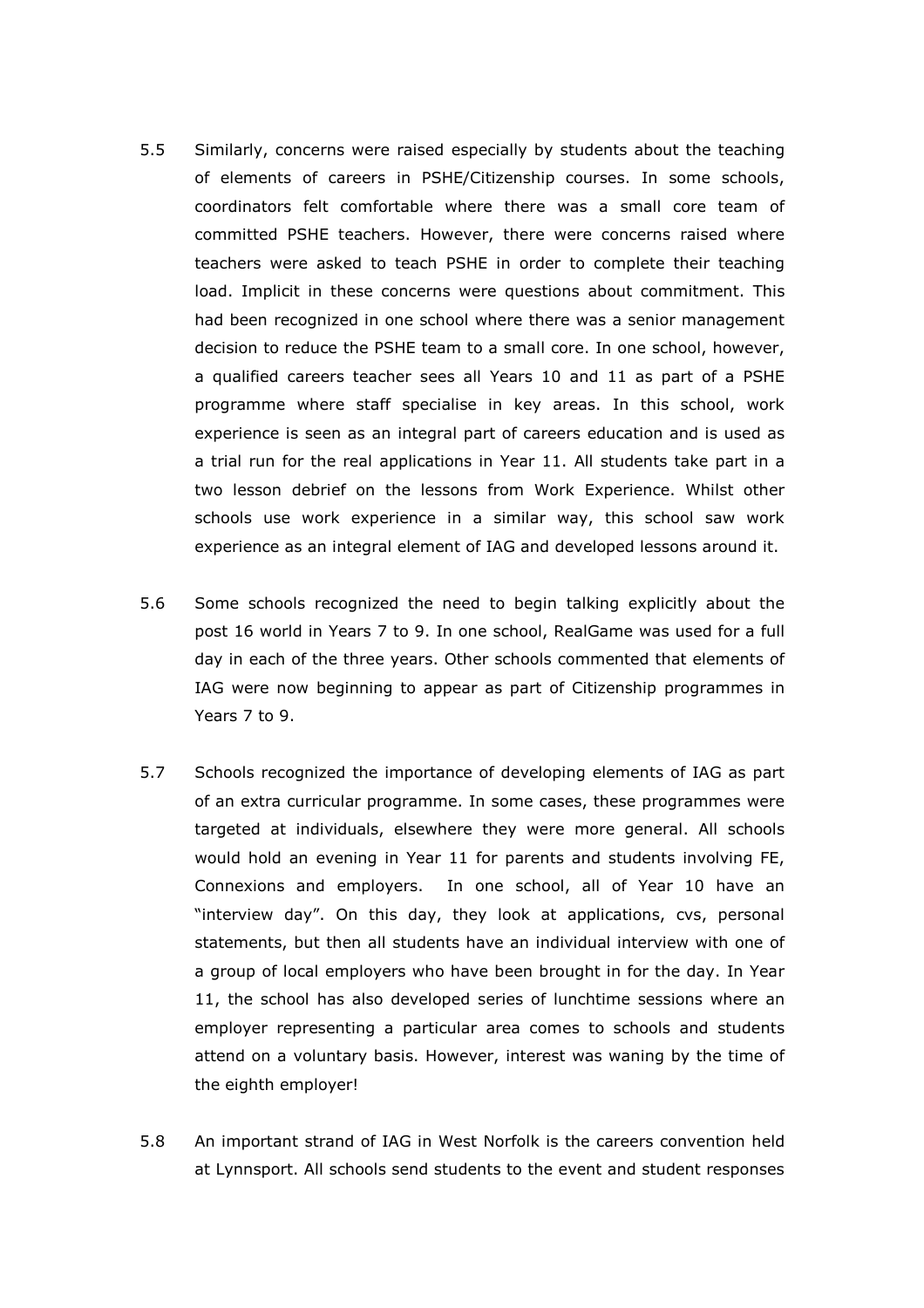are described later. However, one interviewee did raise the concern that it needed to be broadened out with more representation from companies and organizations which had a national perspective. In one school, there was an unusual teaching link involving the Lynnsport convention. Preparation for the convention and subsequent follow up of activities are integrated into the core ICT lessons.

- 5.9 Across all schools, there was generally strong support and praise for the work of Connexions. Where there were any negative feelings, they tend to relate to the effectiveness of an individual PA rather than to the service as a whole. The variety of response from schools to how they engage with Connexions is interesting:
	- We identify early those who are at risk of being NEET. They are fast tracked to Connexions. We also link referrals to our monitoring processes. If a student is unsure of his/her future route the school refers to Connexions.
	- Pupils are told through their tutor about the Connexions service and the tutor asks them if they want an interview. Our pupils are not slow to ask for help if they need it.
	- All our pupils get a 1:1 interview with Connexions. If we receive an application that is unrealistic we immediately involve Connexions.
	- All students at Action or Action Plus receive an interview. Some students self refer, others are directed. We put together groups with a specific vocational interest for group interviews with Connexions. Connexions interviews are confidential so I have no idea what the outcome of an interview is.
	- Some students self refer, some are directed.
	- We ask all students to complete the proforma at the beginning of Year 11. The careers coordinator will then look at all forms and identify those who need to be fast tracked. Most of our students will have an interview with Connexions either on a 1:1 basis or as part of a group.
	- We work very closely with Connexions. They see all our students in Year 9 in pairs to discuss futures. Connexions also attend all parents evenings and options evenings so they are known to parents.
	- Referrals to Connexions can be made by staff students and also by parents. We inform parents at a meeting that they can also refer to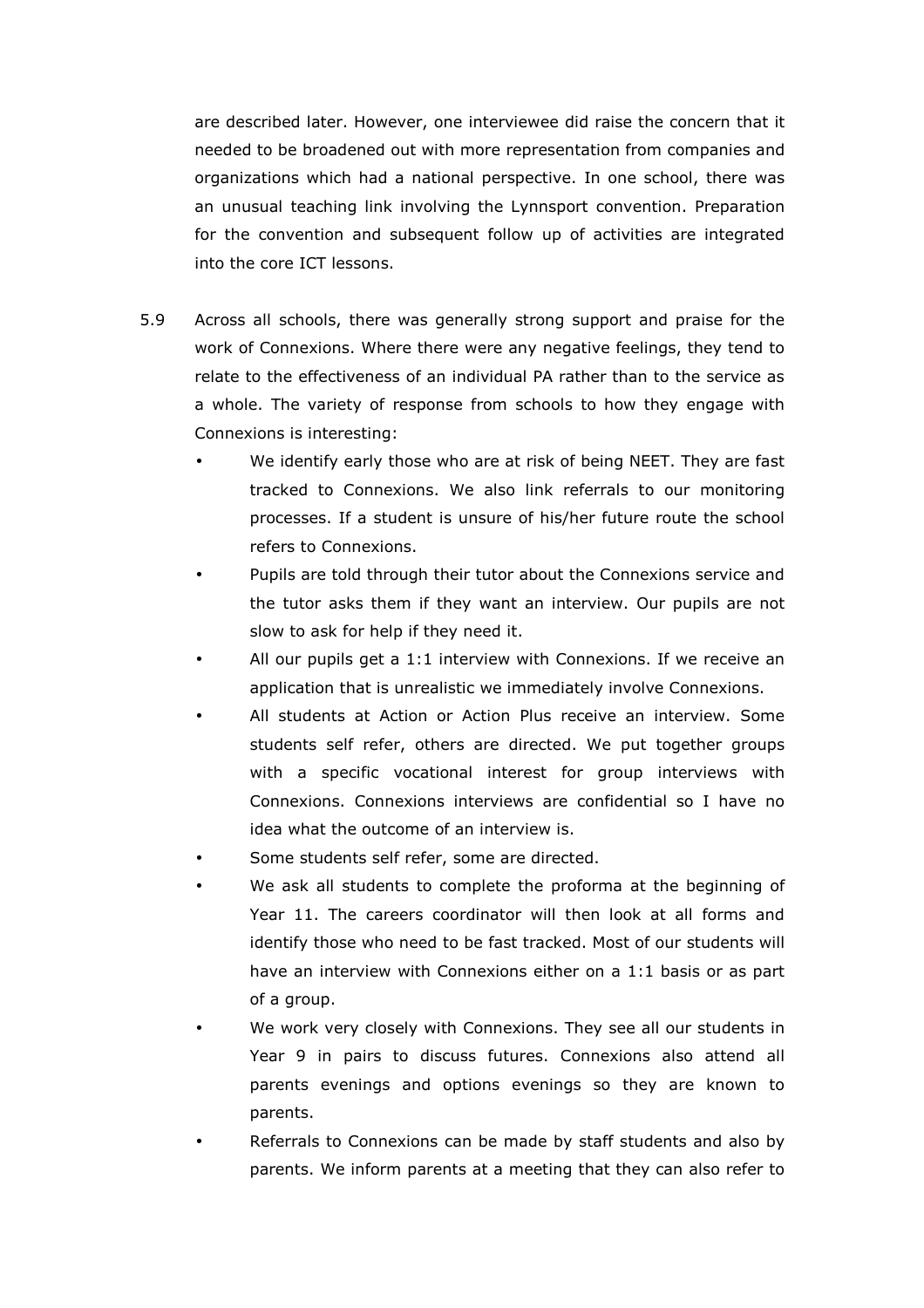Connexions. We worry that we do not have sufficient capacity to meet the needs of middle ability students.

We identify those who need with personal needs for Connexions interviews at the end of Year 10. We then use the Year 11 questionnaire to prioritise those whose aspirations are unrealistic, those who are unsure, and those who are on the borderline between Sixth Form and College and will therefore have to submit two applications. We use target grades to match aspiration and potential and we share them between our own IAG adviser and the Connexions PA.

The comments do not necessarily reflect all aspects of the work of Connexions in schools. They were the immediate responses of interviewees so represented those aspects of work with Connexions which featured most strongly in the partnership. Some schools are more proactive than others in seeking the engagement of Connexions at an early stage. Secondly, some schools appear to have very rigorous internal monitoring processes allowing them to prioritise those students with the greatest need of Connexions expertise. The result is that Connexions engagement is seen to be an integral part of a wider partnership incorporating resources provided by the school. Thirdly, the value of Connexions having a higher profile with parents is important to at least two schools. Almost all schools felt their students would benefit if there were more time for Connexions' PAs.

5.10 The negative comments involving Connexions were few and related to communications between the school and Connexions. In one case, the school felt that the Connexions PA was suggesting courses which required a Level 1 entry qualification where the school was working closely with the students, to ensure he achieved a Level 2 at the end of Year 11. In another school, the school was willing to consider a student for the Sixth Form as the predicted grades represented the impact of personal circumstances. At a subsequent Connexions interview, the student was told his grades were too low for the Sixth Form and he needed to consider an alternative route. These instances of communication breakdown were rare but do highlight the need for good communications between Connexions and school. There is, however, the wider issue of how Connexions can communicate with the school over the outcomes of a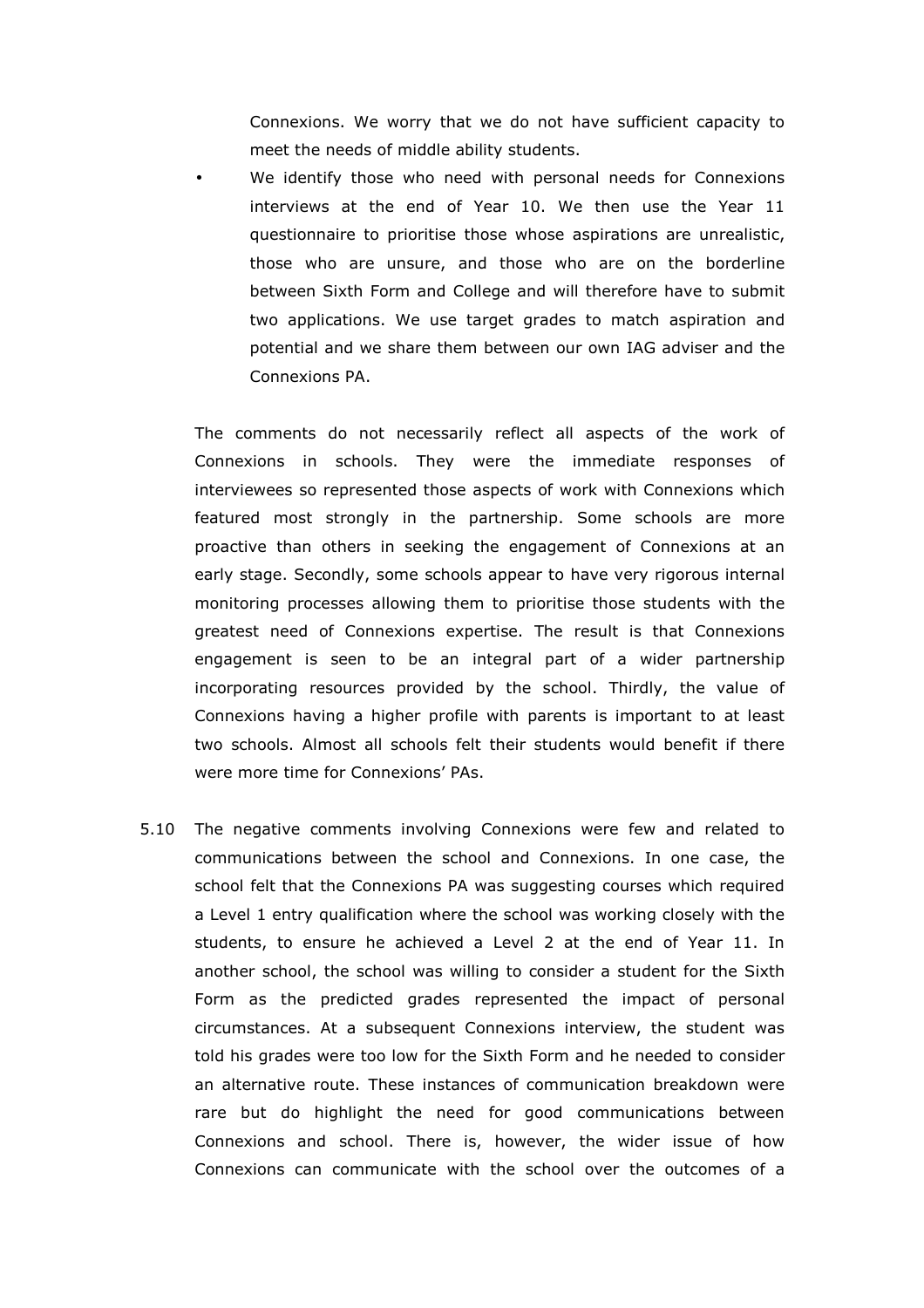confidential interview. In one other instance a head of sixth form felt strongly that Connexions should identify those not brave enough to consider elsewhere. This is an interesting comment, in the light of information presented later, that very few students interviewed who had progressed to sixth form had in fact had a Connexions interview. This contrasts with another school where, if there was a concern that a student was "borderline" for that sixth form, they were actively encouraged by the school to have a reserve application for a second course.

5.11 Schools were also asked about the way in which they managed student applications for their post 16 pathway. Whilst the careers coordinator "has an oversight" in all the schools, this process of overseeing varied. It was not possible to interview the careers coordinator in all schools so the detail of the process obtained by research did vary from school to school. In one school, the management of applications was a very rigorous process. It began with preparation in lessons taught by a specialist careers teacher. Support was given to groups and individuals on the completion of the application form, with targeting of individuals who were most likely to struggle on the completion of the form, or likely to miss the December/January deadline for completion. All students then produced a draft application which was discussed with the students and a best application completed. The careers coordinator quality controlled the applications, not only for presentation but also to ensure the application was appropriate for the ability and target grades for the student. The school kept a copy of all applications as a means of ensuring all students had applied, and for tracking post application action. A similar process was outlined in one other school. In another school, the preparation of a curriculum vitae and personal statement was part of the English scheme of work. In two other schools collapsed timetable days were used to focus on the application process. However, the process of the management of applications does not appear as rigorous across all schools in terms of a reading of the applications for quality assurance, rigorous follow up with students on the progress of their application once submitted, and retention of a copy of the application. This was confirmed by students who were also asked about the application process. Colleagues in COWA have to get back to a very large number of applicants to clarify and complete sections on the form. The College also has to contact a large number of students over unrealistic applications where course's thresholds exceed the target grades